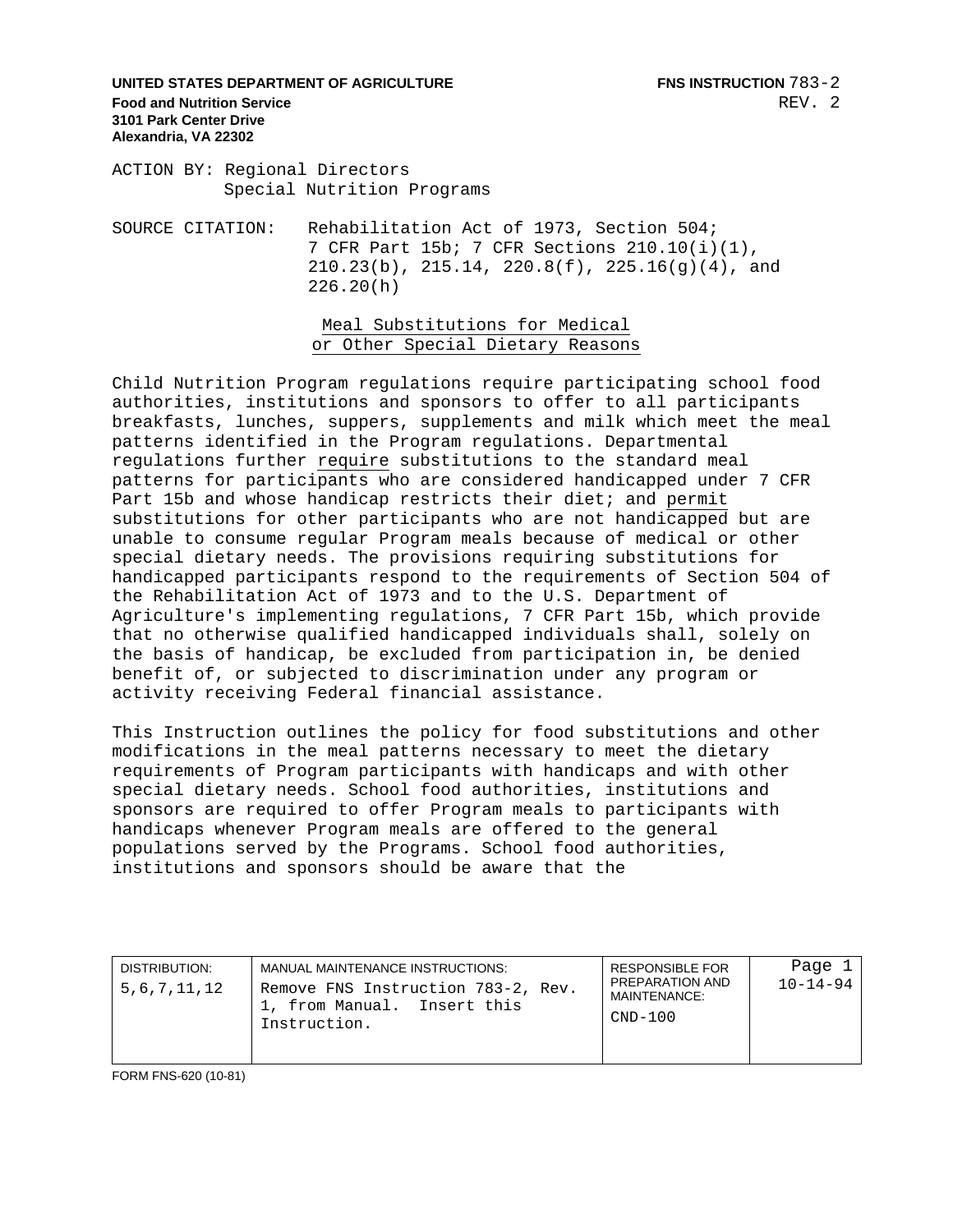Individuals with Disabilities Education Act (IDEA) imposes requirements on States which may affect them, including the service of meals even when such service is not required by the Child Nutrition Programs.

For example, the individualized education program developed for a child under the IDEA may require a meal to be served outside of the regular meal schedule for Program meals or may require a breakfast to be served in a school food authority which does not participate in the School Breakfast Program. While the school food authority, institution or sponsor may not claim these meals as Program meals, it may use the same food service facilities or food service management company to provide these meals as it uses to provide Program meals, and Program funds may be used to pay for the costs associated with the IDEArequired meals. Inquiries regarding the IDEA's requirements should be directed to the U.S. Department of Education, the Agency responsible for the IDEA's administration and enforcement.

School food authorities, institutions and sponsors may also have responsibilities under the Americans with Disabilities Act (ADA). Inquiries regarding a school food authority's, institution's or sponsor's responsibilities under the ADA should be directed to the U.S. Department of Education, the agency responsible for the enforcement of the ADA's requirements in elementary and secondary education systems.

## I HANDICAPPED PARTICIPANTS

"Handicapped person" is defined in 7 CFR 15b.3(i) as any person who has "a physical or mental impairment which substantially limits one or more major life activities, has a record of such impairment, or is regarded as having such an impairment." (See Exhibit A, 7 CFR 15b.3.) "Major life activities" are defined in 7 CFR 15b.3(k) as "functions such as caring for one's self, performing manual tasks, walking, seeing, hearing, speaking, breathing, learning and working." School food authorities, institutions and sponsors participating in the Child Nutrition Programs are required to make substitutions or modifications to the meal patterns for those participants with handicaps who are unable to consume the meals offered to nonhandicapped participants.

> Page 2 10-14-94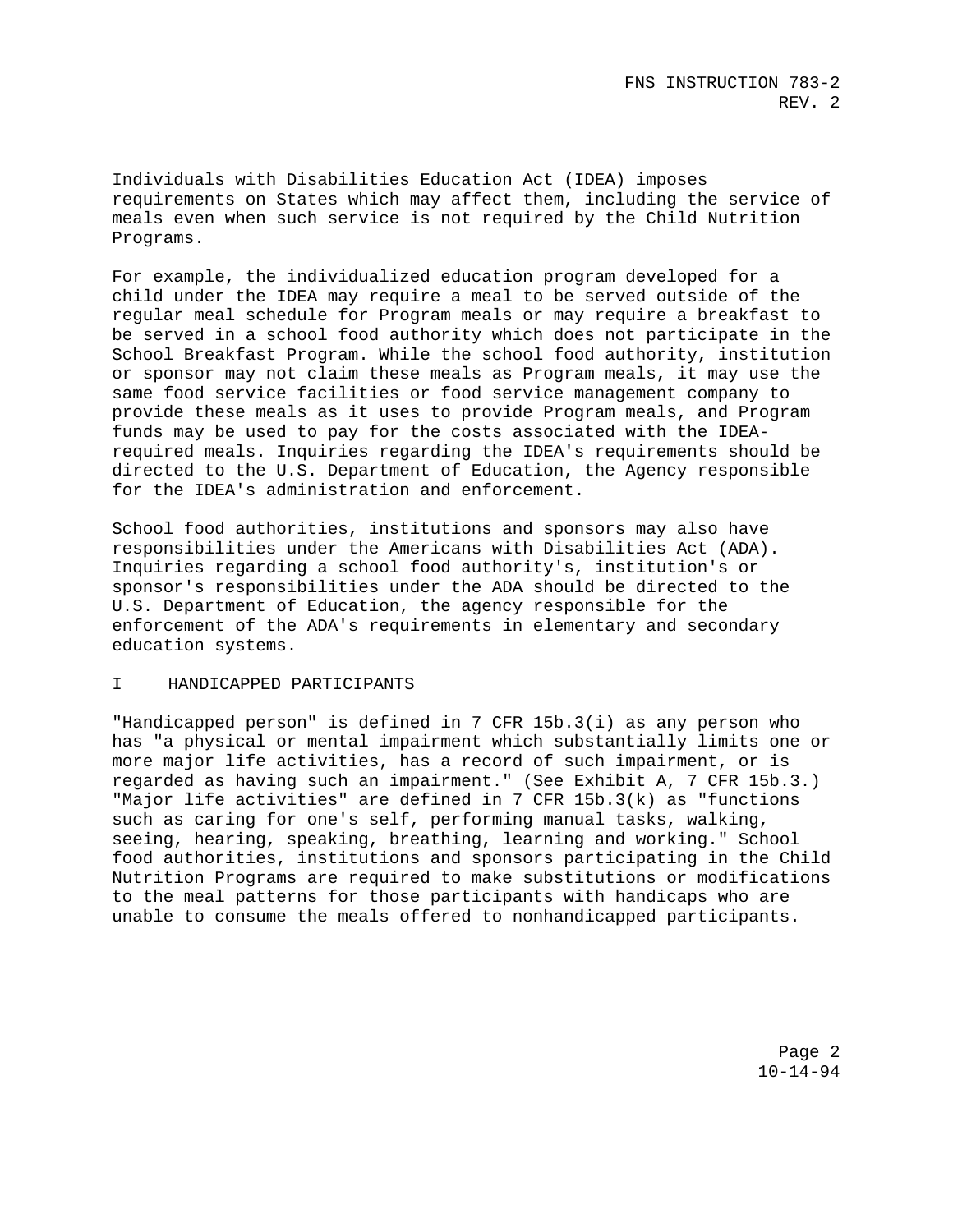Determinations of whether or not a participant has a handicap which restricts his or her diet are to be made on an individual basis by a licensed physician. (Licensed physicians include Doctors of Osteopathy in many states.) The physician's medical statement of the participant's handicap must be based on the regulatory criteria for "handicapped person" defined in 7 CFR Part 15b.3(i) and contain a finding that the handicap restricts the participant's diet. In those cases in which the school food authority, institution or sponsor has consulted with the physician issuing the statement and is still unclear whether the medical statement meets the regulatory criteria, the school food authority, institution or sponsor may consult the State agency.

A participant whose handicap restricts his or her diet shall be provided substitutions in foods only when supported by a statement signed by a licensed physician. The medical statement shall identify:

A The participant's handicap and an explanation of why the handicap restricts the participant's diet;

B The major life activity affected by the handicap; and

C The food or foods to be omitted from the participant's diet, and the food or choice of foods that must be substituted. If the handicap would require caloric modifications or the substitution of a liquid nutritive formula, for example, this information must be included in the statement. If the handicapped participant requires only textural modification(s) to the regular Program meal, as opposed to a meal pattern modification, the medical statement is recommended, but not required. In such cases, the purpose of the statement is to assist the school food authority, institution or sponsor in providing the appropriate textural modification(s). Unless otherwise specified by the physician, the meals modified for texture will consist only of food items and quantities specified in the regular menus.

The State agency should make 7 CFR 15b.3 (Exhibit A) available to school food authorities, institutions and sponsors. The school food authority, institution or sponsor should also provide parents or guardians with 7 CFR Part 15b.3, so that their physicians may correctly assess whether an individual's handicap meets the regulatory criteria. School food authorities, institutions and sponsors should use the services of a Registered Dietitian to assist in implementing the medical statement, as appropriate.

> Page 3 10-14-94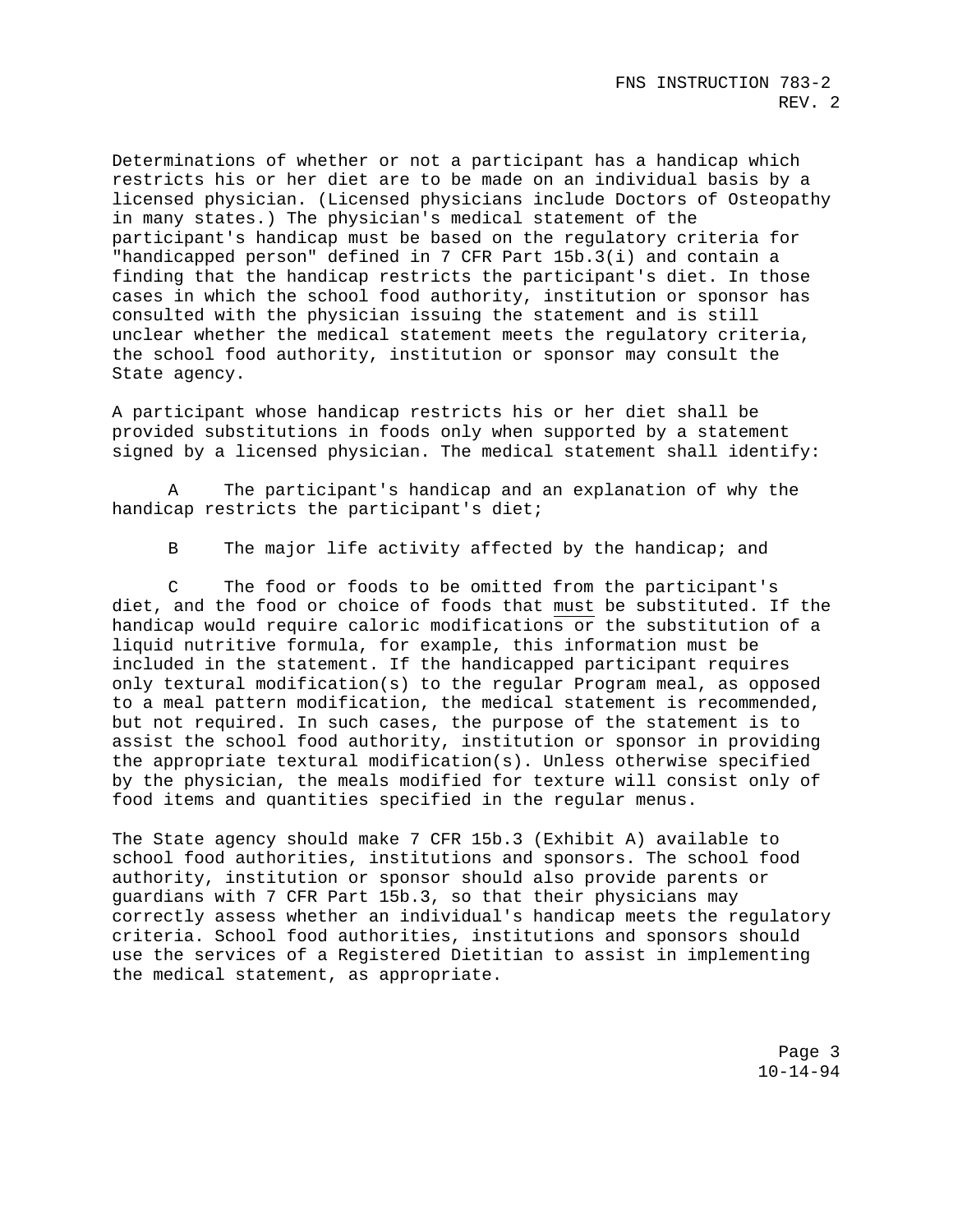FNS INSTRUCTION 783-2 REV. 2

Generally, participants with food allergies or intolerances, or obese participants are not "handicapped persons", as defined in 7 CFR 15b.3(i), and school food authorities, institutions and sponsors are not required to make substitutions for them. However, when in the physician's assessment food allergies may result in severe, lifethreatening reactions (anaphylactic reactions) or the obesity is severe enough to substantially limit a major life activity, the participant then meets the definition participant then meets the definition of "handicapped person", and the food service personnel must make the substitutions prescribed by the physician.

#### II PARTICIPANTS WITH OTHER SPECIAL DIETARY NEEDS

School food authorities, institutions or sponsors may, at their discretion, make substitutions for individual participants who are not "handicapped persons", as defined in 7 CFR 15b.3(i), but who are unable to consume a food item because of medical or other special dietary needs. Such substitutions may only be made on a case-by-case basis when supported by a statement signed by a recognized medical authority. In these cases, recognized medical authorities may include physicians, physician assistants, nurse practitioners or other professionals specified by the State agency.

For these nonhandicapped participants, the supporting statement shall include:

A An identification of the medical or other special dietary need which restricts the participant's diet; and

B The food or foods to be omitted from the participant's diet, and the food or choice of foods that may be substituted..

School food authorities, institutions and sponsors are not required to make substitutions for participants whose conditions do not meet the definition of "handicapped person" set forth in 7 CFR 15b.3(i). For example, individuals who are overweight or have elevated blood cholesterol generally do not meet the definition of handicapped person, and thus school food authorities, institutions, and sponsors are not required to make meal substitutions for them. In fact, in most cases, the special dietary needs of nonhandicapped participants may be managed within the normal Program meal service when a well-planned

> Page 4 10-14-94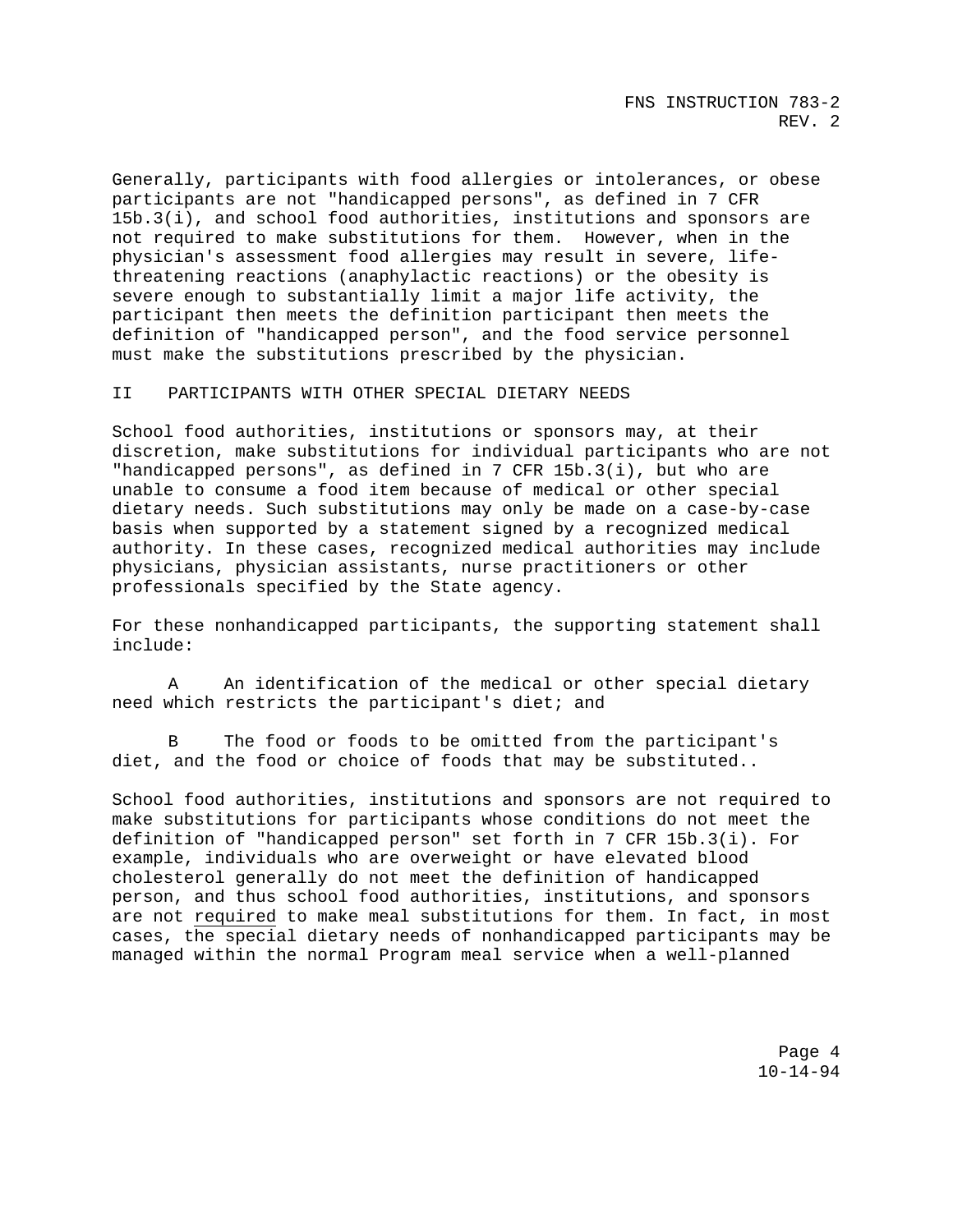variety of nutritious foods is available to children, and/or "offer versus serve" is available and implemented.

### III REIMBURSEMENT AND AVAILABILITY OF SUBSTITUTIONS

Reimbursement for meals served with an authorized substitute food to handicapped participants or to participants with other special dietary needs shall be claimed at the same reimbursement rate as meals which meet the meal pattern. Furthermore, there shall not be a supplementary charge for the substituted food item(s) to either a handicapped participant or to a participant with other special dietary needs. 7 CFR 15b.26(d) (1) specifies that, in providing food services, recipients of Federal financial assistance "may not discriminate on the basis of handicap" and "shall serve special meals, at no extra charge, to students whose handicap restricts their diet." While any additional costs for substituted foods are considered allowable Program costs, no additional Child Nutrition Program reimbursement is available. Sources of supplemental funding may include special education funds (if the substituted food is specified in the child's individualized education program); the general account of the school food authority, institution or sponsor; or, for school food authorities, the nonprofit school food service account.

#### IV ACCESSIBILITY

7 CFR 15b.26(d) (2) provides: "Where existing food service facilities are not completely accessible and usable, recipients may provide aides or use other equally effective methods to serve food to handicapped persons." The school food authority, institution or sponsor is responsible for the accessibility of food service sites and for ensuring the provision of aides, where needed. As with additional costs for substituted foods, any additional costs for adaptive feeding equipment or for aides are considered allowable costs. However, no additional Child Nutrition Program reimbursement is available. Sources of supplemental funding may include special education funds (if specified in the child's individualized education program); the general account of the school food authority, institution or sponsor; or, for school food authorities, the nonprofit school food service account.

> Page 5 10-14-94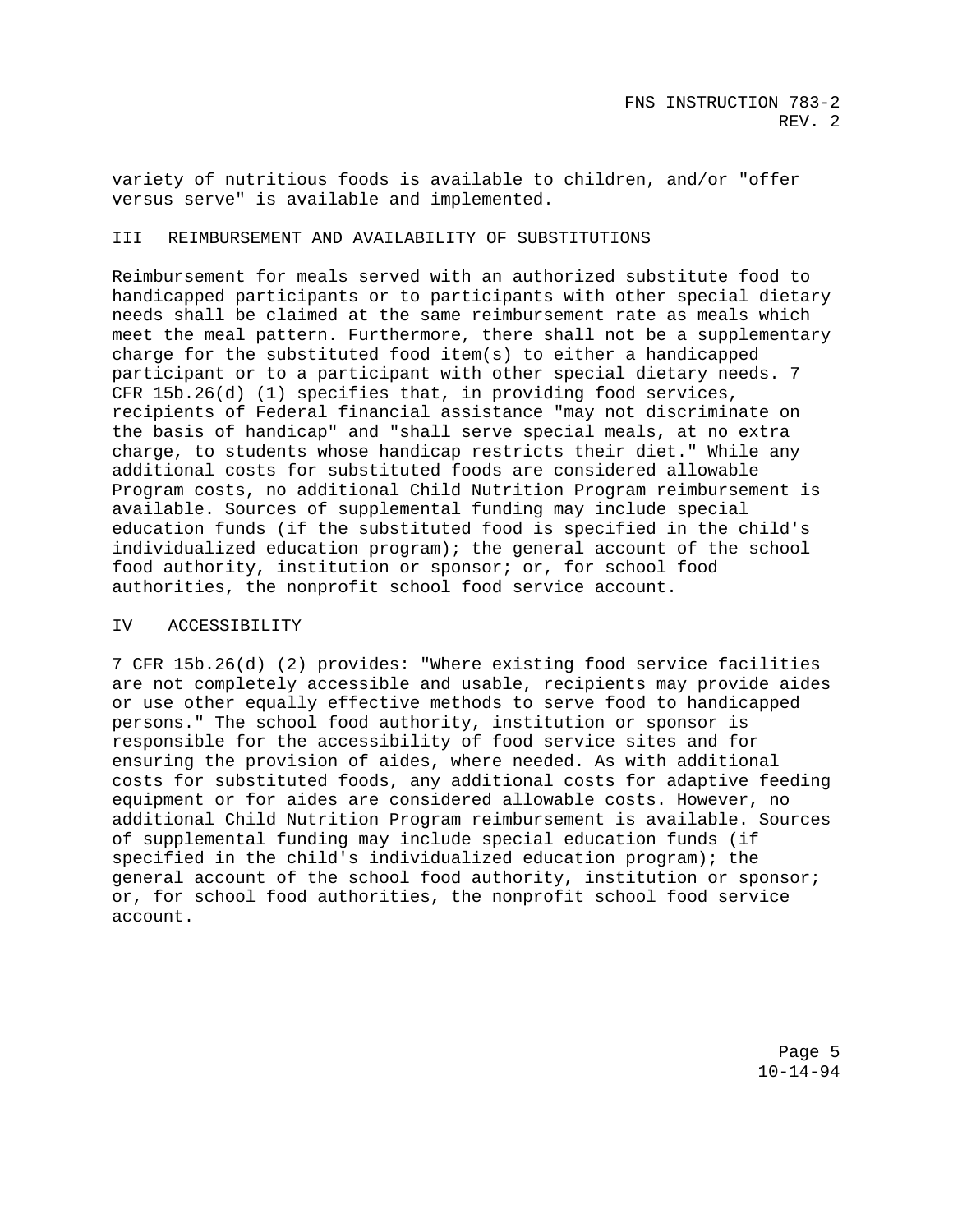7 CFR 15b.26(d) (2) further provides that recipients provide all food services in the most integrated setting appropriate to the needs of the handicapped persons as required by 7 CFR 15b.23(b).

That section requires Program recipients to ensure that handicapped persons participate with nonhandicapped persons to the maximum extent appropriate to the needs of the handicapped person in question.

## v COOPERATION

When implementing the guidelines of this Instruction, food service personnel should work closely with the parent(s) or responsible family member(s) and with all other school, child care, medical and community personnel who are responsible for the health, well-being and education of participants with handicaps or with other special dietary needs to ensure that reasonable accommodations are made to allow such individuals' participation in the meal service. This cooperation is particularly important when accommodating children or elderly adults whose handicapping conditions require significant modifications or personal assistance.

Abuta C. Inst

ALBERTA C. FROST Director Child Nutrition Division

Attachment

Page 6  $10 - 14 - 94$